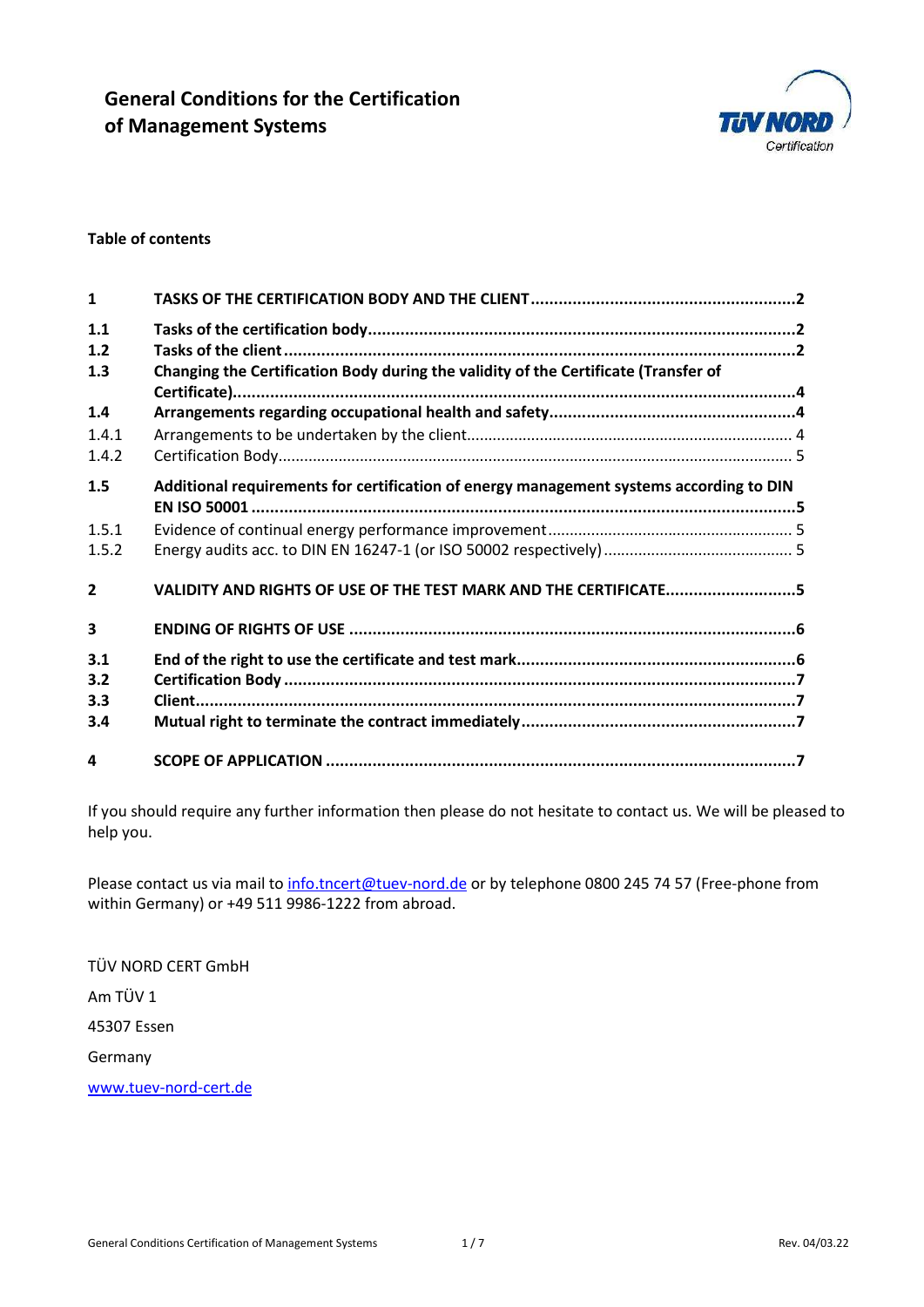

## 1 TASKS OF THE CERTIFICATION BODY AND THE CLIENT

## 1.1 Tasks of the certification body

- The TÜV NORD CERT Certification Body (hereinafter referred to as "certification body") undertakes to treat confidentially all the information regarding the client's company to which it has been granted access in accordance with the agreed confidentiality rules and to use this information solely for the agreed purpose. Documents and information made available shall not be forwarded to third parties. Provision of documents for accreditation bodies within the framework of monitoring and surveillance of the certification body, and also detailed reporting and rendering of information to the arbitration body in cases of conflict are excluded from this obligation. The certification body implements certification and surveillance according to the rules of TÜV NORD CERT. The requirements of the standard or quality standard referred to in the offer, and those of the national legislation on which the accreditation / designation of the certification body / notified body is based, form the basis of the certification.
- The certification body shall perform the certification and surveillance based on the respective procedure and the regulations/standards and shall issue a certificate and (depending on the standard) possibly a test mark (see section 2) if the result is positive.
- The certification body keeps and publishes a list of the certified companies, also stating the scope of the certification on request.
- Complaints of third parties regarding management systems of clients who have been certified by the certification body are recorded in writing, checked and then dealt with.
- The certification body records complaints and claims of the client with regard to the certification procedure in writing, checks the facts of the case and investigates the complaints / claims. If no agreement is reached between the client and the certification body, the complaints / objection procedure published on the Internet of TÜV NORD CERT (www.tuev-nord-cert.com) is used.

## 1.2 Tasks of the client

- At least four weeks before performance of the on-site audit (certification, surveillance or recertification audit) the client provides the necessary documents to the audit team leader, such as management system documentation, records regarding internal audits that have been performed and the management review documentation.
- The client performs a complete internal audit before the certification audit, which covers all the management system requirements of the relevant standard and the processes and sites relevant for the scope of the certificate. A management review is also carried out.
- The client creates a "risk-based" internal audit programme for the 3-year certification cycle, which covers all the management system requirements, taking the size of the organisation, the scope and the complexity of the management system, the products and processes and the relevant sites into consideration. The audit programme shall be evaluated at least annually with regard to its suitability and effectiveness.
- In the case of multisite certifications, all the sites included in the certification must be covered by the internal audit programme of the organisation. Each site must be audited at least once in the 3-year certification cycle. The headquarters (central office) must be audited each year.
- The client performs annual management reviews within the 3-year certification cycle.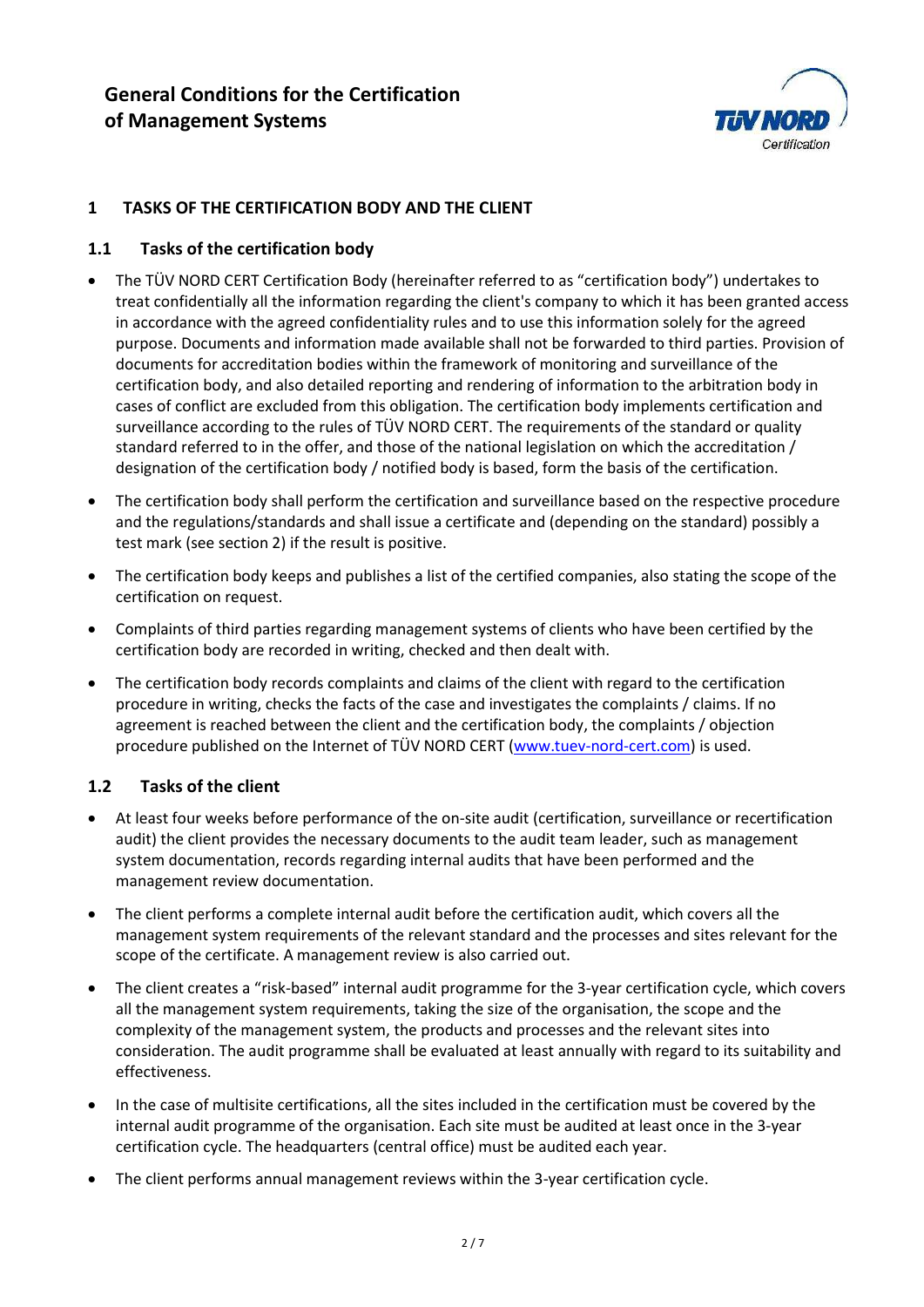

- The client allows the audit team access to the relevant organisation units of the company and allows records that are relevant for the operation of the management system to be viewed.
- The client names a contact person from the company management who is responsible for the execution of the audit. This is in general the representative who has been appointed for the respective management system.
- The client is obliged to inform the certification body immediately in writing of all important changes which occur after issue of certificates or extensions or additions to certificates (this affects for example changes regarding to the legal and organisational form of the company, the economic or ownership situation of the company, the organisation and the management [such as key members of staff in management positions, decision makers or specialist or high-level technical personnel etc.], the contact address and the sites, the scope of the certified management system as well as important changes to the management system and the processes).
- The client has the obligation to inform the certification body immediately of any serious incidents (e.g. recalls, accidents at work, hazardous incidents, process upsets). From its side, the certification body will take corresponding steps to assess the situation and its impact on the certification and will undertake corresponding actions.
- The client has the obligation to record all objections in relation to the management system and its effectiveness, along with corrective actions and their results, and to document these to the auditor in the audit.
- The client has the obligation, dependent on the seriousness of the nonconformity, to inform the audit team within the time limit set by the certification body, either of the corrective actions that have been determined and their target completion dates, or of the implementation of the corrective actions.
- In order to avoid situations of conflict between the certification body and a possible advisory or consultancy organisation, the client shall inform the certification body of advisory or consultancy services that have been used in the area of management systems before or after conclusion of the contract. This also includes organisations, which have carried out "in-house training" or internal management system audits.
- Within the framework of maintenance of the accreditation, notification, appointment, approval etc. the client declares that he agrees to assessors from accreditation organisations to attend audits possibly taking place within his organisation, e.g. for a witness audit (participation of the accreditation body in a (re-)certification/surveillance audit) and that the accreditation organisation may have access to and view the files.
- The client has the right to decline auditors nominated by the certification body. If no agreement can be reached following 3 proposals, the contract may be dissolved by the certification body.
- In the case of a Certification of Multiple Sites Based on Sampling, the client has the obligation to fulfil all the conditions relating to multisite certification and to report any non-fulfilment to the certification body immediately. In detail, these conditions are as follows:
	- o Establishment, creation and maintenance of a management system that applies equally to all sites/production facilities/branches. This also applies to the basic documented procedures.
	- o Monitoring of the entire system by the headquarters (central office). The central office has the authority to issue instructions to all sites/production facilities/branches.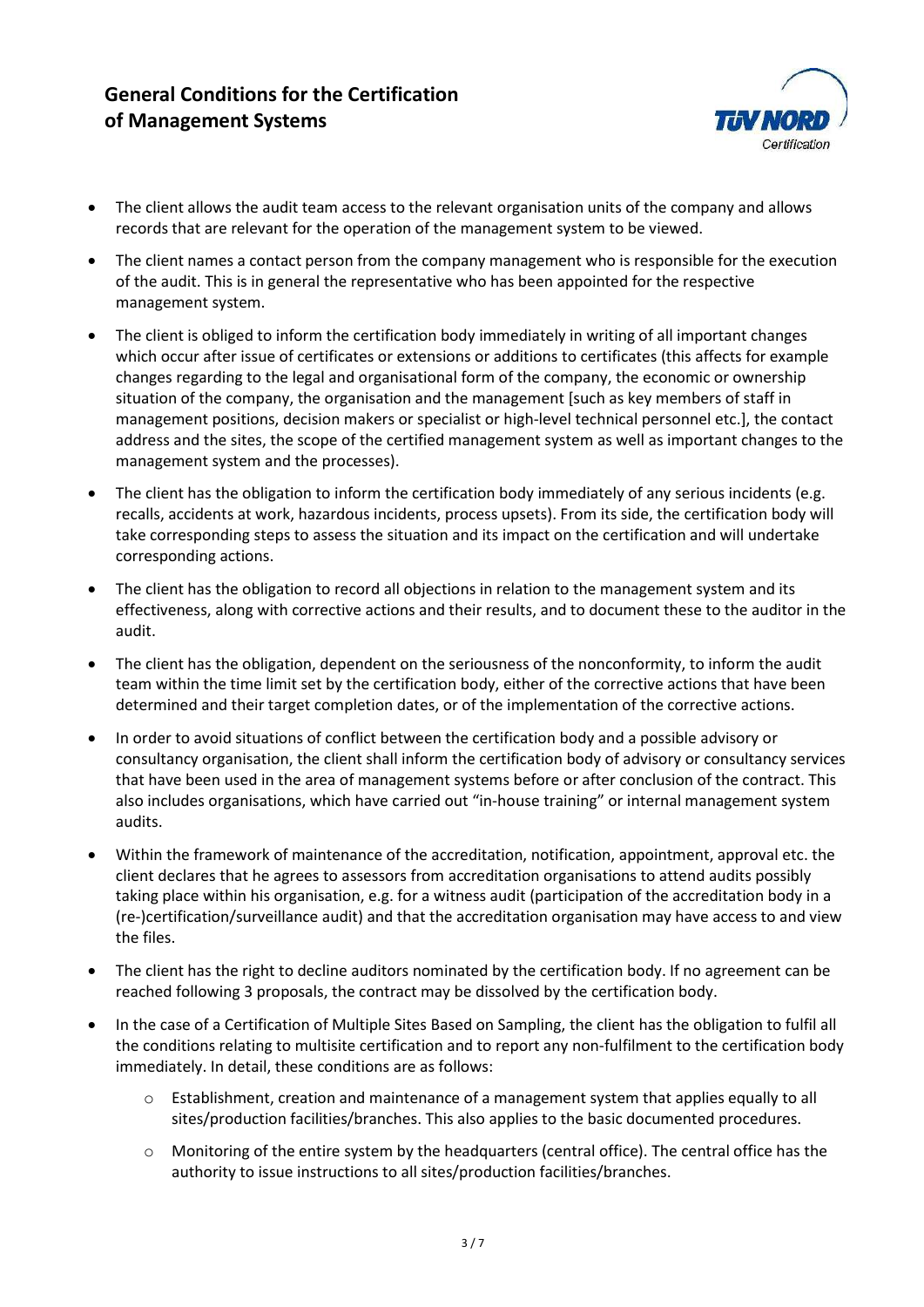

- Specified arrangements that certain areas and departments work for all areas and departments within the sites, e.g. product and procedure development, purchasing, human resources etc.
	- o Performance of internal audits before the certification audit in all sites/production facilities/branches.
	- o Signing of an agreement between the client and certification body, which is legally enforceable at all sites/production facilities/branches of the organisation.
- It can be necessary to perform additionally short-notice or unannounced audits, e.g. in order to investigate complaints, as a consequence of changes or as follow-up for suspended certificates. In such cases the certification body specifies the conditions under which these short-notice audit visits are to take place. It is not possible to object to members of the audit team for short-notice audits. Costs resulting from the additional audit will be charged to the client.

## 1.3 Changing the Certification Body during the validity of the Certificate (Transfer of Certificate)

 In case of transfer of certification, the client is obliged to make available to TÜV NORD CERT, the accepting certification body, all required documents (certificate(s) of the previous certification body; audit reports of the initial certification or of the last recertification and of the last surveillance audits; status of any open nonconformities). TÜV NORD CERT shall not carry out the transfer of certification until the review of the transfer of certification, the Pre-Transfer Review, has been positively completed. The transfer of a certification is only possible if the certificate of the client is valid for at least another 3 months. As soon as TÜV NORD CERT has issued the transferred certificate, TÜV NORD CERT informs the issuing certification body about the transfer of the certification.

# 1.4 Arrangements regarding occupational health and safety

## 1.4.1 Arrangements to be undertaken by the client

- In due time before performance of the contractual services, the client shall provide information regarding risks, hazards and stress, which could originate from the working environment in the client's factory or at the client's premises. This information shall include information regarding hazardous substances in test pieces. The client shall provide information concerning whether and if appropriate, to what extent, risk and hazard assessments are required for the activities that have been ordered. Legal requirements apply.
- The client shall have sufficient arrangements in place for first aid, alarm and rescue, and shall name contacts and responsibilities in this regard.
- The client shall ensure that employees of the certification body only perform work when accompanied by an employee of the client.
- The client shall provide the employees of the certification body with instruction on the basis of risk and hazard assessment(s) and work and operating instructions. The instruction shall include communication of emergency telephone numbers and assembly points in case of danger as well as a description of the functioning and safety of any equipment to be used under such circumstances.
- The client shall supply any necessary personal protective equipment which may be necessary and which is not provided by the certification body (helmet, safety boots or shoes, ear and eye protection – e.g. ear defenders, safety spectacles/goggles) free of charge.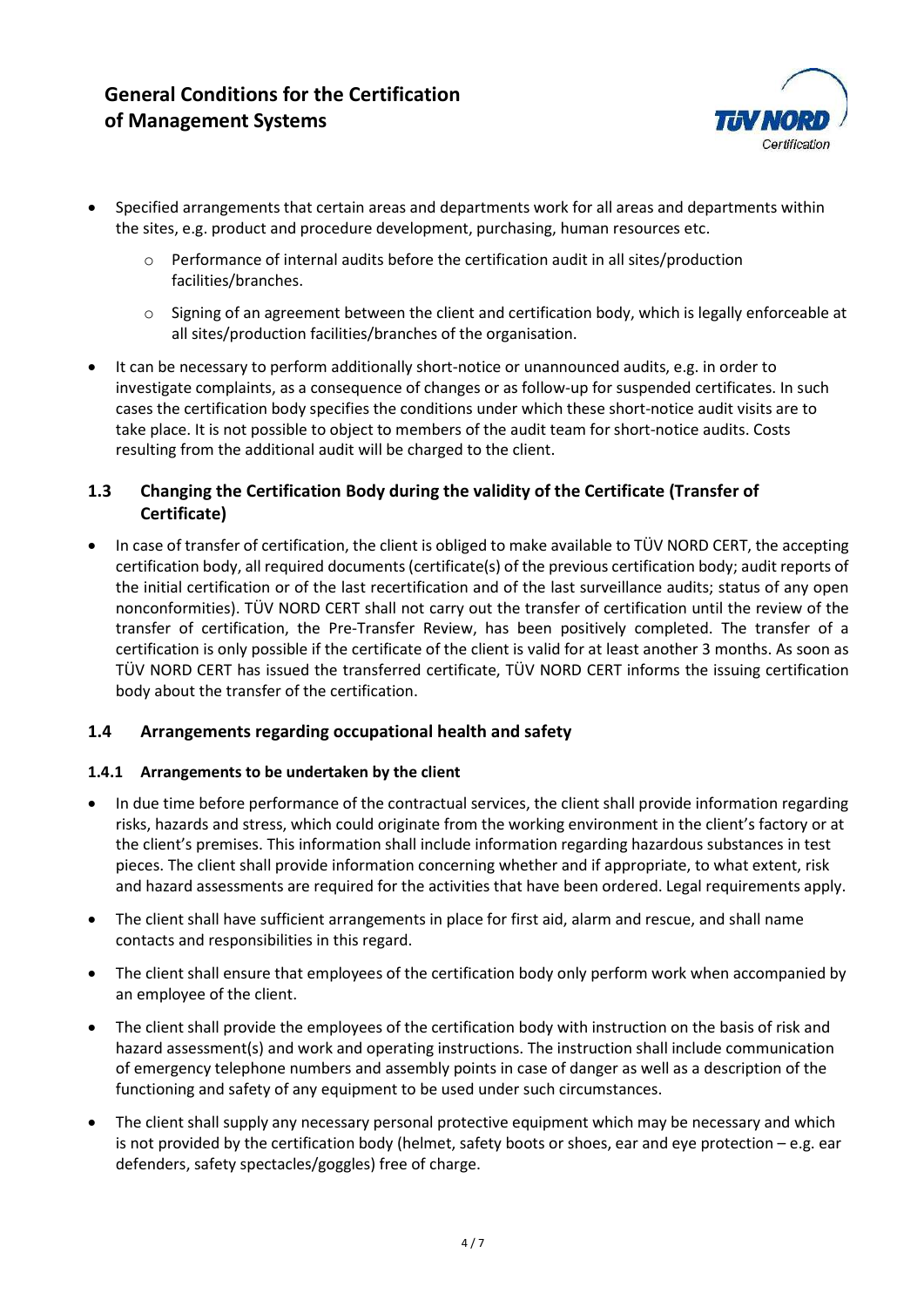

## 1.4.2 Certification Body

• The employees of the certification body may only undertake work if the circumstances and the working environment are safe. The employee is entitled to refuse to perform the work in the presence of unacceptable hazards / risks / stresses.

## 1.5 Additional requirements for certification of energy management systems according to DIN EN ISO 50001

#### 1.5.1 Evidence of continual energy performance improvement

- For issue of initial certificate, evidence of improvement of energy performance shall be provided in advance by the client organisation.
- In order to maintain the certificate, the organisation shall provide evidence of continual improvement of the energy performance at each recertification audit (every 3 years).

#### 1.5.2 Energy audits acc. to DIN EN 16247-1 (or ISO 50002 respectively)

 If the certification body conducts an energy audit according to DIN EN 16247-1 (or ISO 50002 respectively) in a company it cannot conduct certification audits according (DIN EN) ISO 50001 and (DIN EN) ISO 14001 in the same company. "Company" in this context means the smallest legal entity (e.g. Ltd.). Other companies in a group of companies are not affected by this regulation, as well as companies after a name change.

## 2 VALIDITY AND RIGHTS OF USE OF THE TEST MARK AND THE CERTIFICATE

The following regulations apply equally to certificate and test mark. In some cases test marks are not issued, in such cases the following regulations only apply to certificates.

- The validity of the certificate begins with the date when the certificate is issued and ends as mentioned on the certificate. The term of the certificate depends on the particular standard on which the audit is based, but may not exceed a maximum of 3 years. This assumes that, based on the date of the certification audit, regular surveillance audits are performed in the company according to the specific accreditation rules or certification standards (e.g. yearly, half-yearly) with a positive result. A surveillance audit at short notice may also become necessary in certain justified cases. It is within the discretion of the certification body to decide on the necessity for such an audit. The certificate extension VDA 6.X is only valid in conjunction with the valid issued certificate according to ISO 9001. The same prerequisites apply for the use of the test mark.
- The scope of the certification is listed in German or in English language. A translation into other languages is provided in good faith. In case of doubt or objection, only the German or the English version of the certificate is binding.
- The test mark to be used in the individual case depends on the certificate that is issued.
- Approval for use of the test mark only applies for the area of the client's company which has been certified. Use of the test mark for activities which lie outside the scope of the certification is not permitted.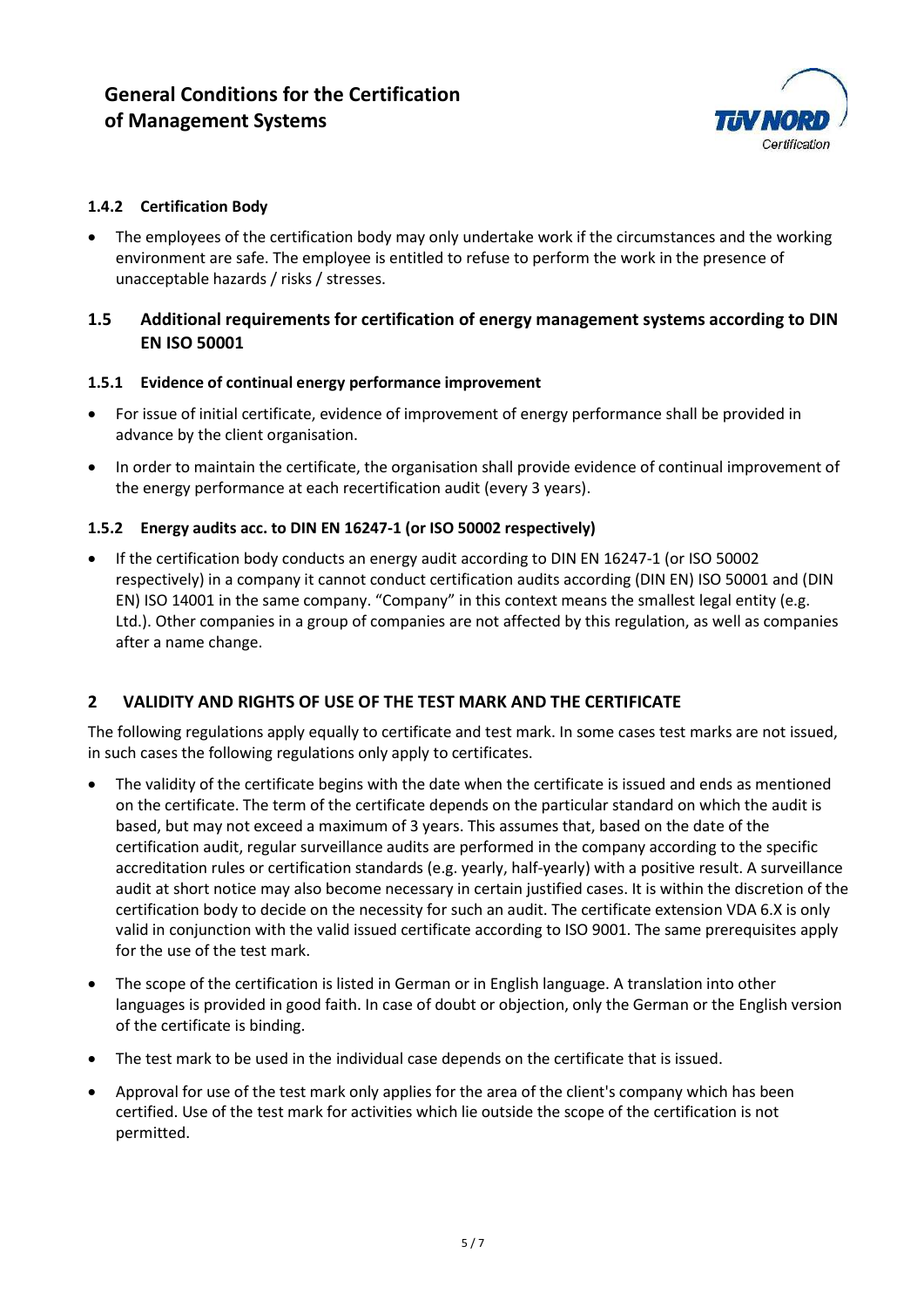

- The test mark may only be used in the form that is provided by the certification body. The mark must be easy to read and clearly visible. The client is not authorised to make changes to the certificate and/or the test mark. The certificate and the test mark may not be used in a misleading manner for advertising purposes.
- The test mark may only be used by the client and only in immediate association with the company name or the company logo of the client. It may not be used on products or product packaging, nor be used in relation to products and/or procedures of the client, that could be interpreted as confirming product conformity.
- It is not permitted to make use of the test mark on laboratory test reports, calibration certificates or inspection reports or certificates for persons, as these documents are classified as products in this connection.
- The client must ensure that the test mark and the certificate are only used in advertising in such a way that a statement regarding the certified area of the client, which corresponds to the certification, is made.
- The client also has to make sure that, within the framework of competition, the impression is not created that certification by the certification body is equivalent to a governmental or official inspection.
- If a claim is made against the certification body according to the principles of product liability based on use of the test mark and/or certificate by the client which infringes the conditions of the contract, the client has the duty to hold the certification body harmless and to release the certification body with regard to all claims of third parties. The same applies for all cases in which a claim is made against the certification body by a third party based on advertising claims or other behaviour on the part of the client.
- The client receives the non-transferable, non-exclusive right, time-limited to the contractual term, to make use of the test mark and the certificate in accordance with the conditions stated above. If the certificate is suspended or withdrawn, neither the certificate nor the test mark may be used from the date of suspension or withdrawal (irrespective of the term of the contract).
- Use of the test mark and the certificate is limited to the client and may not be transferred to third parties or legal successors without the express permission of the certification body. If the client wishes to transfer the right of use of the test mark and the certificate, a corresponding application has to be submitted. A new audit must be performed if necessary.

# 3 ENDING OF RIGHTS OF USE

The following regulations apply equally to certificate and test mark. In some cases test marks are not issued, in such cases the following regulations only apply to certificates.

# 3.1 End of the right to use the certificate and test mark

The right of the client to use the test mark and to claim ownership of the certificate ends automatically with immediate effect without the need for an express statement of termination, if among others

 the client does not immediately report changes in his operations which are of significance as regards the certification, or indications that such changes may occur, to the certification body,